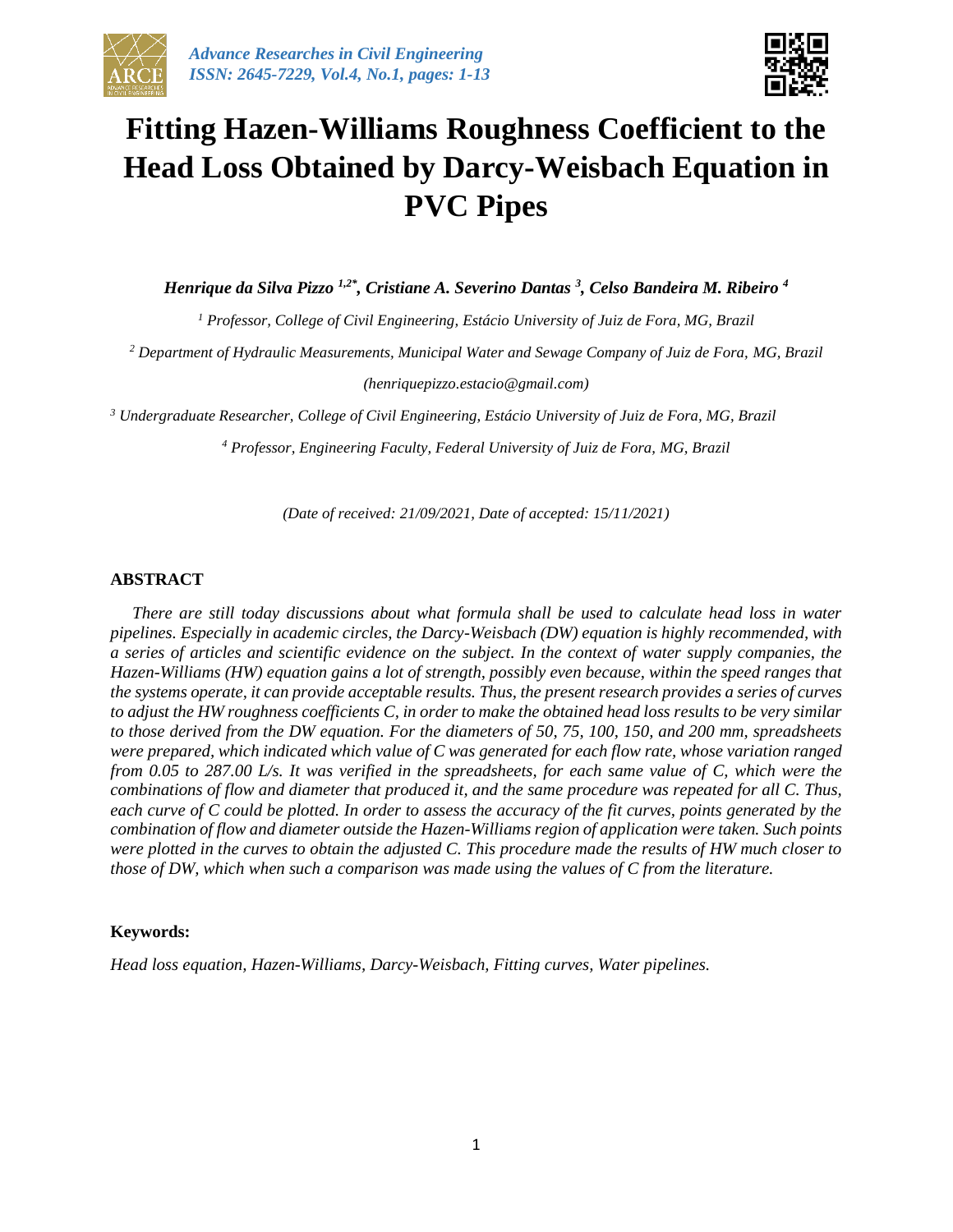



# **1. Introduction**

In the design of a pipeline, the main issue is determining the amount of energy needed to flow the desired amount of water between the intended points. Engineers and researchers who dealt with the issue always sought to find a practical formula that would allow the problem to be solved (Azevedo Netto et al. 1998) [1]. From the point of view of conservation of mechanical energy, it is possible to verify, from Bernoulli's theorem applied to a pipe flowing a certain fluid, through the contrast between the sums of the energies of velocity, pressure and position, referring to any point, situated upstream, and the other, downstream, the occurrence of a loss of energy, translated by loss of pressure. In sanitation systems, where speeds are limited in the pipelines in general, this energy loss can be attributed, partially or totally, depending on the situation, to the geometric difference between the feeder distribution point (for example, a reservoir) and the points of consumption. There is a wide variety of equations, which relate such energy loss to flow parameters, such as flow, pipe diameters, and others, and, ultimately, flow parameters can be related to geometric differences (verified or necessary), providing the sizing of the system. Such energy loss in question is, in the context of hydraulics and supply systems, commonly referred to as head loss.

## *1.1. Overview*

The determination of the head loss in the supply and distribution pipelines is one of the most important steps in the design of water supply systems. Brown (2002) [2] investigates the historical evolution of the Darcy-Weisbach equation for pipe flow resistance. From its genesis to the present, a succinct overview of the history of the equation and the Darcy friction factor is offered. The contributions of Chézy, Weisbach, Darcy, Poiseuille, Hagen, Prandtl, Blasius, von Kármán, Nikuradse, Colebrook, White, Rouse, and Moody are discussed. The association of the Darcy-Weisbach formula (1857) with the results of investigations by Reynolds (1883), Prandtl (1904), von Kármán (1930), Nikuradze (1933) and others, the semi-empirical equation of Colebrook-White (1938), resulted in the well-known universal head loss equation, presented in (1). This equation, which has great dimensional consistency, is considered to be the "correct" expression of the hydraulic parameter to be determined (Heurich et al. 2005) [3].

$$
h_f = f \frac{L}{D} \frac{V^2}{2g} \tag{1}
$$

Where  $h_f$  is the head loss (m),  $f$  is the friction coefficient (dimensionless),  $L$  and  $D$  respectively are the length and diameter of the pipe (m), *V* is the average flow velocity (m/s), and *g* is the acceleration due to gravity (m/s2). According to Azevedo Netto et al. (1998) [1], the universal formula has dimensional consistency, so much so that it is applicable to the flow problems of any liquid and, with certain restrictions, it also applies to the movement of aeriform fluids. In order to raise the indeterminacy of the coefficient of friction *f* in (1), C. F. Colebrook and C. M. White developed, in 1938, the equation considered the most accurate for this purpose to date. This takes the name of the authors themselves and is expressed in (2).

$$
\frac{1}{\sqrt{f}} = -2.0 \log \left( \frac{\varepsilon/D}{3.7} + \frac{2.51}{Re\sqrt{f}} \right)
$$
 (2)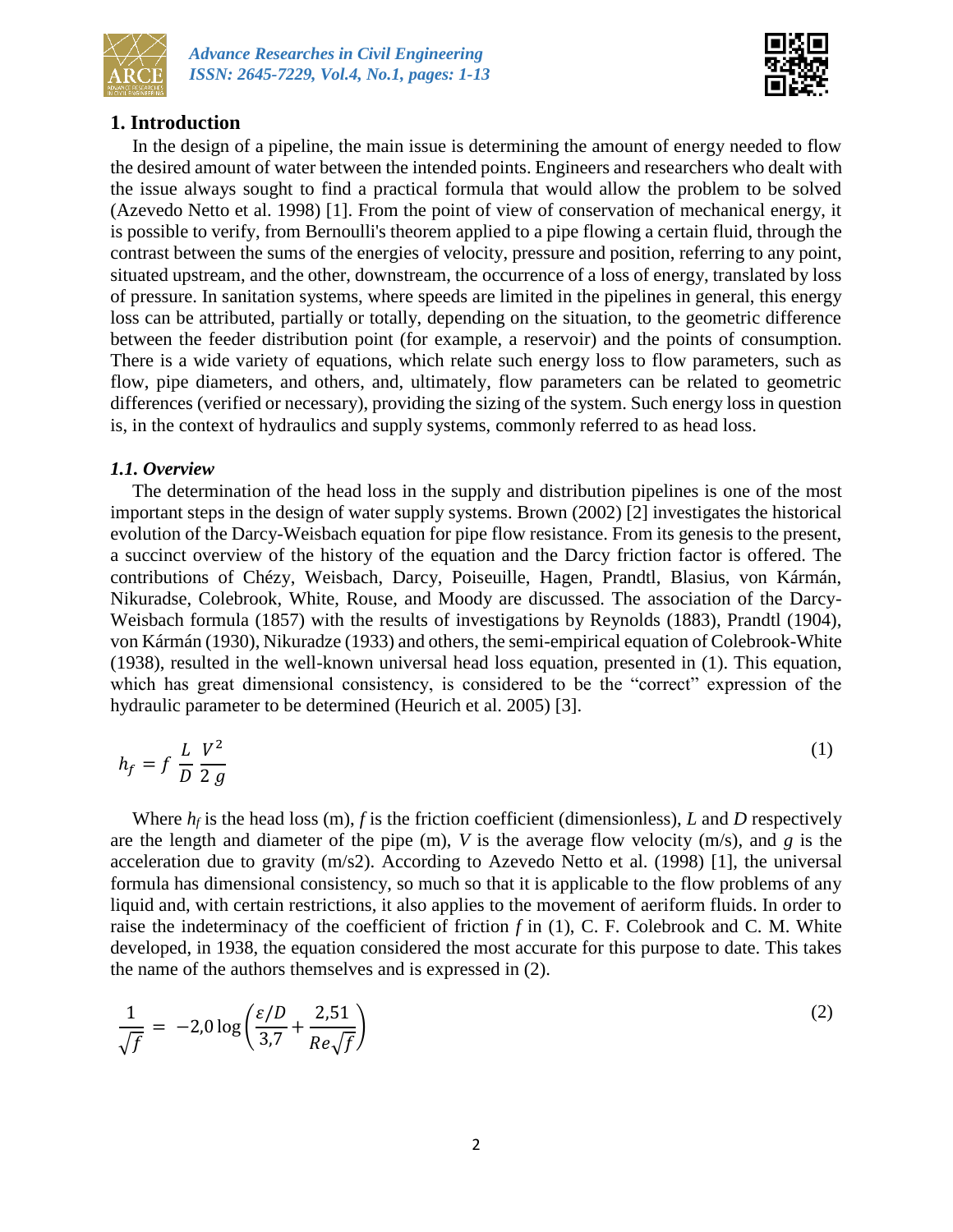



Where *ε* is the equivalent roughness of the pipe (m) and *Re*, the Reynolds number (dimensionless). The Reynolds number is given by (3).

$$
Re = \frac{VD}{\nu} \tag{3}
$$

Where *ν* is the kinematic viscosity (m2/s). However, as it is not possible to explain the friction coefficient f in the Colebrook-White equation (2), it is mandatory to use some numerical method or similar for its determination, for example, via iterative processes. This motivated many researchers, from different parts of the world, to strive to find explicit equations that could be used as alternatives to the Colebrook-White equation. In addition, several alternative equations to the Darcy-Weisbach equation (1) were deduced to determine the head loss, which were much easier to use at that time, considering that in the period they were discovered, microcomputers had not yet appeared, capable of optimizing numerical solutions. One of them, the Hazen-Williams equation, was highly accepted, possibly due to its ease of application and acceptable accuracy at the time. It continues to enjoy great prestige in certain circles to this day, as well as being the target of much criticism, including its users.

#### *1.2. General aspects, discussions and experiments related to the Hazen-Williams equation*

In 1903, Allen Hazen and Gardner Williams, through a careful statistical study, proposed an empirical formula for the calculation of head loss, which bears their own name, and is presented in (4).

$$
h_f = 10,643 \; Q^{1,85} \; C^{-1,85} \; D^{-4,87} \; L \tag{4}
$$

Where  $Q$  is the flow rate (m3/s) and  $C$  is the Hazen-Williams roughness coefficient, and the other quantities and units were mentioned previously.

According to Lamont (1981) [4] the Hazen-Williams formula, although far from ideal, was used with relative success in the past, mainly because engineers, quite accustomed to its use, acquired good knowledge in estimating the roughness coefficient to be applied to each use. Thus, it is proposed a careful study on the value of this coefficient, which mitigates the negative effect of empirical formulas not taking into account the diameter influencing the roughness coefficient, even if the type of flow is properly considered. Then the results obtained would be sufficiently accurate for practical purposes. With more emphasis, Assy (1977) [5] states that the use of empirical formulas can lead to two essential errors. The first, due to the inadequate choice of the numerical coefficient, representative of the roughness of the tube, and the second, due to the possible incompatibility of such coefficients with the flow regime verified in the conduit. It also states that the Hazen-Williams formula is very imprecise, especially in hydraulic networks formed by conduits of different diameters, where the adoption of a single roughness coefficient for all conduits can lead to important errors. These errors are more unpredictable when, in the analysis of networks, the final distribution of flows is quite different from the one initially adopted.

Sharp and Walski (1988) [6] point out the Hazen-Williams formula, theoretically speaking, as correctly applicable only to the case of hydraulically smooth flow, where the roughness of the pipe does not exceed the laminar layer, formed along the walls of the pipe. The equation starts to get imprecise in transitional flow, and becomes even more inadequate for rough (full turbulence) flow. Even so, according to the researchers, the equation continues to be applied to water distribution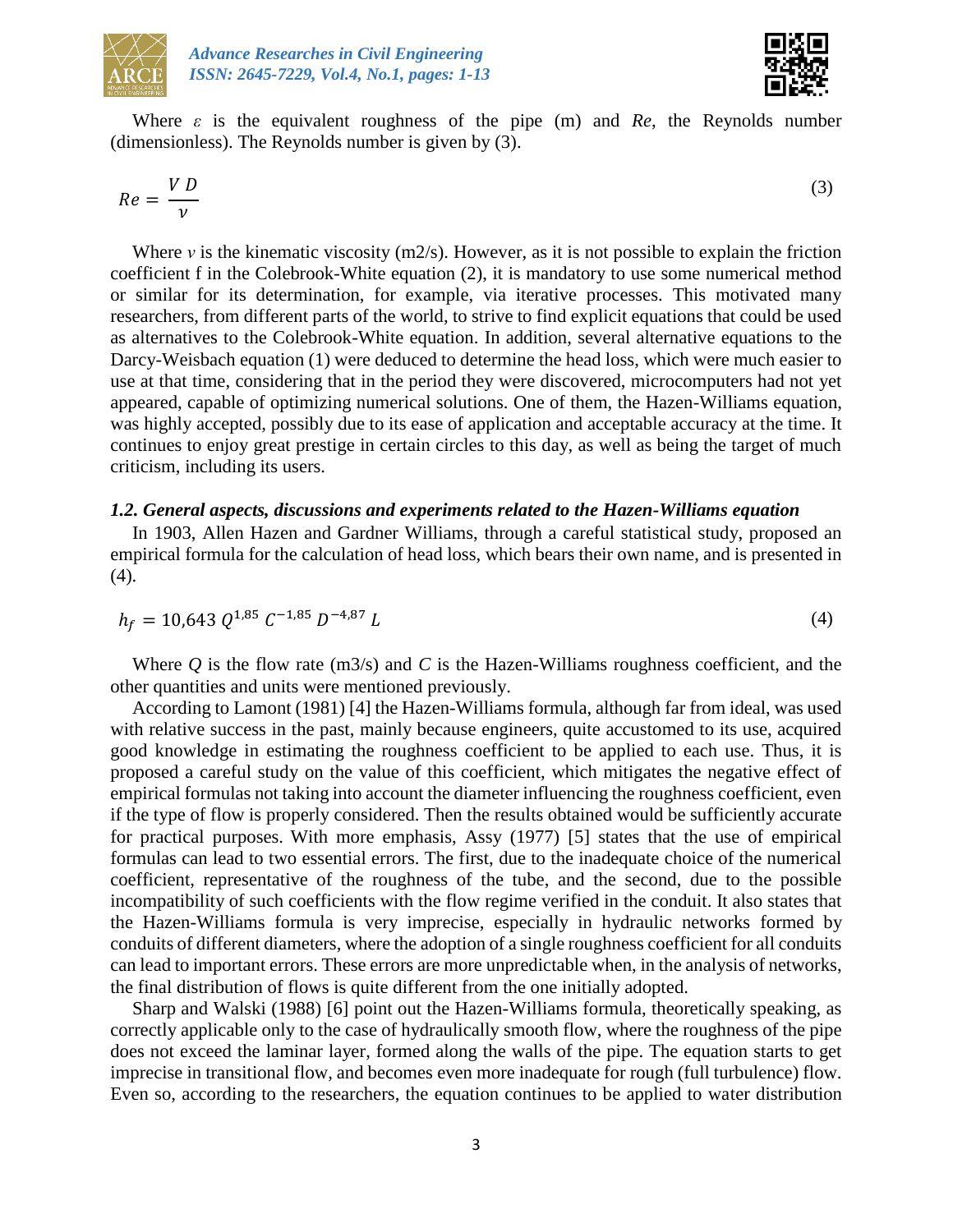



systems, even for rough flow, because the error presented is not significant, except in cases of long conduits with high velocities. In order to circumvent this problem Diskin (1960) [7] derives the Hazen-Williams formula's application boundaries in a way analogous to the Darcy-Weisbach formula and then superimposes the equation thus converted on the Moody diagram. Thus, it determines the maximum and lowest values of the friction resistance coefficient that are appropriate for use with the Hazen-Williams formula, as well as the ranges of Reynolds numbers beyond which the formula is not likely to yield any valid results.

Azevedo Netto et al. (1998) [1] admit the Hazen-Williams expression as theoretically correct and possible to be satisfactorily applied to any type of conduit and material, between the diameters of 50 and 3,500 millimeters. Another recommendation is that speeds be less than 3.0 m/s. They also point out that it has been used for water and sewage pipes, since it does not take into account the variation of viscous effects. Porto (2006) cited by Rocha et al. (2017) [8] suggests the adoption of the Hazen-Williams formula with restrictions, since the roughness coefficient, in addition to depending on the diameter and state of the internal roughness, is affected by the degree of turbulence, not characterizing a category of tubes as specified in the tables accompanying the formula.

Liou (1998) [9] proposes a method to estimate the relative roughness of a conduit, from values of the Hazen-Williams roughness coefficient, valid for specific conditions. He reports that this is an expressive function of Reynolds number and tube size, pointing out that, when applied outside specific ranges, the Hazen-Williams formula can produce significant errors. In the discussion of Liou's paper, Swamee (2000) [10] states that the Hazen-Williams formula is conceptually incorrect. Its strangeness is evident because this is the most popular head loss formula among users, and the Darcy-Weisbach formula, with a much more consistent basis, is restricted mainly to the academic environment. Complementing, Christensen (2000) [11] points out that there is a hydraulic region where the Hazen-Williams formula is perfectly applicable, but he himself concludes that, in practice, most flows are outside this region.

In a study on explicit friction factor relationships and the Darcy-Weisbach equation, Mohan (1986) [12] provides a dimensionally homogeneous and reliable method for estimating surface resistance in pipes. Modified Hazen-Williams formula is the name given to the new connection. The coefficient of roughness values for commercial pipes have been empirically calculated, and a reasonable method has been proposed to account for the decline in transport capability of pipelines with time. Following the same idea, Pallepati (2014) [13] provides a very didactic construction of the Hazen-Williams formula for pressurized ducts, mentioning its dimensional inaccuracy and a number of other restrictions. To handle such problems, a variation of the Hazen-Williams formula based on the Darcy-Weisbach and Colebrook-White formulas is given. It indicates that the roughness parameters should not be dependent solely on the pipe wall when employing Hazen-Williams equation.

As recommended by the Associação Brasileira de Normas Técnicas (Brazilian Association of Technical Standards) (2017) [14, 15] for the hydraulic dimensioning of supply and distribution pipes, the Hazen-Williams coefficient or equivalent of the Darcy-Weisbach equation must be considered for the project horizon, as well as, aging, scaling and deposition on the pipe walls. The coefficients must be collected in the field or, in the impossibility of carrying out the evaluations in the field, values explained in the theory of hydraulic manuals must be adopted. A differentiated study of the coefficient for raw water and for treated water is recommended. Still, for water temperatures very different from the ambient temperatures, it is recommended to apply the Darcy-Weisbach equation, or apply criteria defined by the operator/contractor.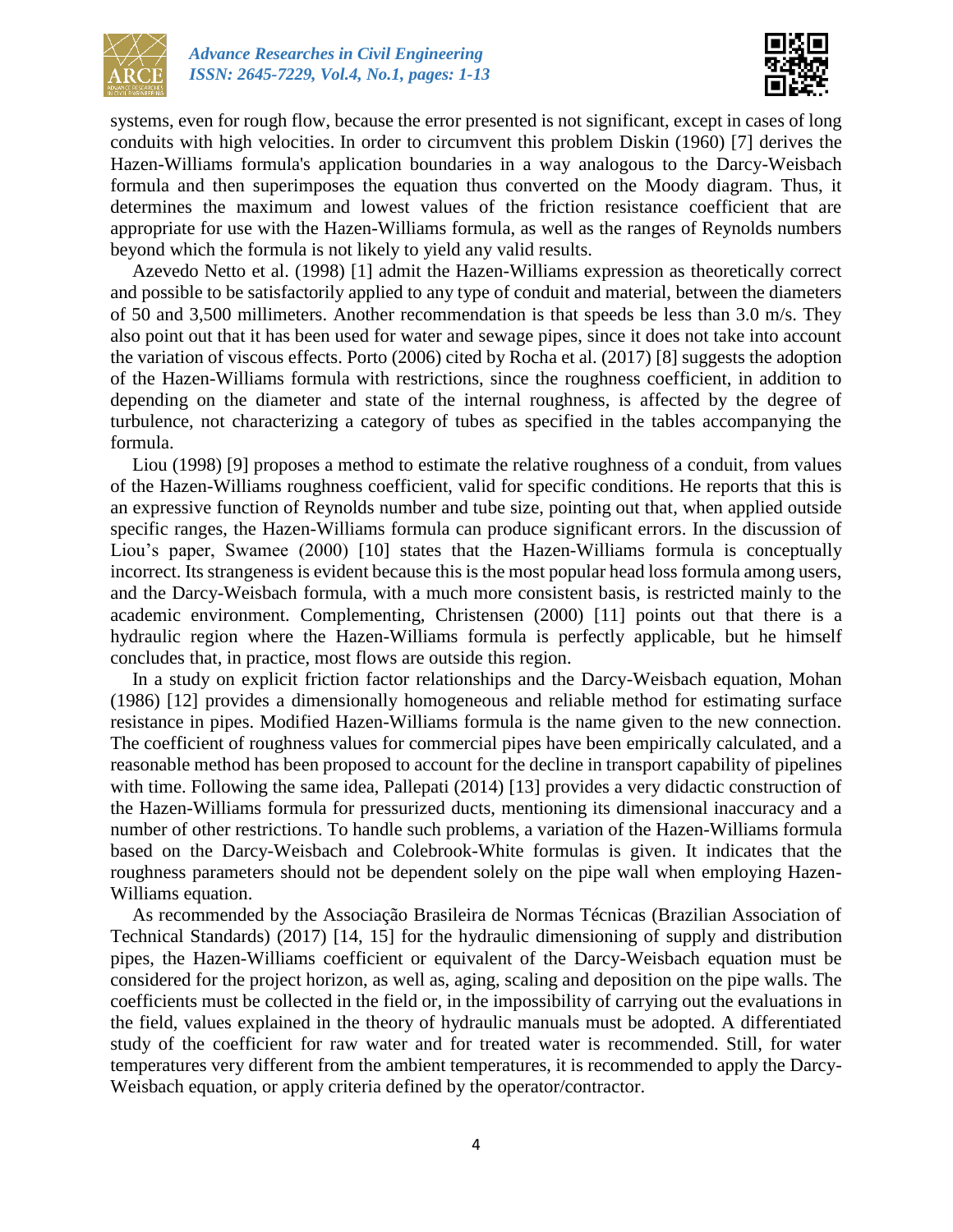



According to Bombardelli and García (2003) [16], despite its limitations, the Hazen-Williams method is commonly employed for the design of big dimension pipelines. This approach can have a significant negative impact on pipe design and may result in problems. According to the research, the formula is only correct when the pipe is operating in the intermediate or smooth, turbulent flow states. Many water supply pipe operating ranges are typically outside of such circumstances. The work gives an overview of the usage of the Hazen-Williams equation for the design of big dimension pipe systems, highlighting the likely consequences. Allen (1996) [17] claims that the Hazen-Williams *C* coefficient vary with Reynolds number and average flow speed. He provides numbers for calculating tube roughness elevations or relative roughness proportions that are equal to Hazen-Williams *C* coefficients. The findings make it easier to combine friction data from the Hazen-Williams model with data from the Darcy-Weisbach equation. *C* factors that are equal to known or observed tube roughnesses were also established. The Churchill formula is contrasted to other recognized friction factor formulae for directly determining the Darcy-Weisbach friction factor. The Churchill formula reliably predicts surface roughness in systems throughout all ranges of Reynolds number, roughness of the tube, and temperatures observed, such as the laminar and transition flow patterns.

Field measurements from thirty center pivots with PVC laterals were used to analyze and compare friction head loss formulas and roughness adjustment aspects. Darcy-Weisbach, Hazen-Williams, and Scobey equations, as well as a suggested equation valid for smooth and rough pipe types and all turbulent flow types, are among the friction head loss equations. The suggested equation was created by merging the Darcy-Weisbach and Hazen-Williams equations, as well as the multiple nonlinear regression approach. The roughness adjustment aspects were determined using the Christiansen, modified Christiansen, Anwar, and Alazba equations. The assessment was based on statistical error approaches, with observed values serving as a comparison. The results showed that the magnitudes of friction head loss computed using the Darcy-Weisbach, Hazen-Williams, and suggested equations were in accord with field data when employing a composite of modified Christiansen, Anwar, and Alazba formulas. The results for root mean square deviation varied from 1.6 to 1.7 m. The findings demonstrated poor agreement between observed and calculated friction head loss estimates when the usual Christiansen friction correction factor was applied with the Darcy-Weisbach, Hazen-Williams, and suggested equations, as predicted. The high root mean square deviation readings, which ranged from 5.4 to 5.9 m, clearly demonstrated this. When paired with the standard Christiansen formula, however, there was agreement between measured friction head loss numbers and those estimated using the Scobey equation, which is invalid for PVC pipe type. This intriguing discovery resulted in enhanced Scobey equation findings via a generated roughness coefficient suitable for PVC pipe type by analytically math analysis; as a consequence, the root mean square deviation value decreased from around 8.6 to 1.6 m (Alazba et al. 2011) [18].

According to Achour and Amara (2020) [19], despite its application limitations, the Hazen-Williams equation is still commonly employed today. The equation includes a constant roughness coefficient *C* that is solely determined by the pipe's material. Many studies, however, have claimed that *C* should be proportional to both the relative surface of the pipe and the Reynolds number. This dependency of *C* on relative roughness and Reynolds number was emphasized by Liou, in particular, via a connection that is of importance to their research. A modification of Liou's connection resulted in an implicit dimensionless equation, which was converted into a *C* dimensionless diagram. Additionally, the dimensionless relationship produced from the conversion of the Hazen-Williams equation, together with the dimensionless graphic, accelerates the computation of the gradient of the energy line. For a particular degree of relative roughness, the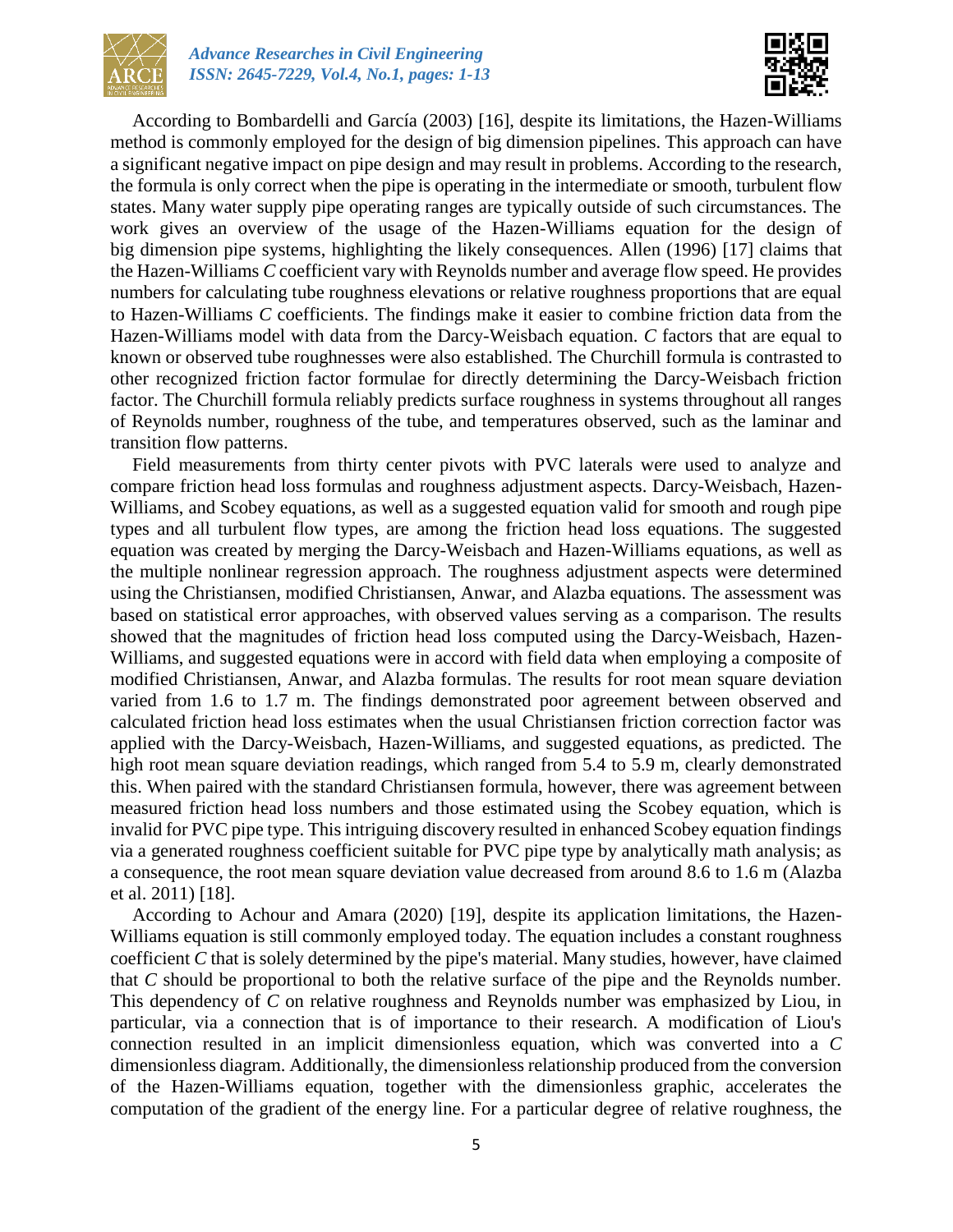



dimensionless *C* relationship approaches a peak. A thorough examination of this connection resulted in the successful demonstration of the explicit reliance of *C* peak value on relative roughness.

As pointed by Taş et al. (2019) [20] plastic pipes, particularly polyethylene pipes, have developed to be one of the most often used materials in pipeline systems due to its corrode, microbiological, and chemical stability advantages over traditional metal pipes. The design of a polyethylene pipeline system, like any other material, necessitates a thorough and rigorous friction head loss study. There are two primary approaches advocated in the literature for measuring friction head loss. The known Darcy-Weisbach formula is one, and the Hazen-Williams equation is an empirical solution. The Darcy-Weisbach equation is affected by the Darcy friction factor, whereas the Hazen-Williams equation is affected by the Hazen-Williams coefficient. Pipe surface elevation must be determined to derive Darcy friction factor. Head losses in polyethylene and plastic pipes are routinely approximated in recent research by applying certain constant factors for pipe roughness height and the Hazen-William equation. However, experimental tests indicated that these values are highly dependent on pipe diameter and the flow regime defined by Reynolds numbers. As a result, for all dimension and flow velocity ranges on polyethylene pipes, a single fixed number cannot be employed. The authors evaluated experimental investigations for energy losses on polyethylene tubes and suggested some strategies for hydraulic design of polyethylene pipelines. The findings revealed a scarcity of experimental investigations for plastic pipes, especially for larger polyethylene pipe diameters.

Seifollahi-Aghmiuni et al. (2013) [21] analyzes network effectiveness throughout an operating cycle while accounting for pipe roughness unpredictability (2013). During the operating cycle of the two ring systems, an analysis is done by creating a stochastic sequence of tube roughness using Monte Carlo methodology. The analysis reveals that increasing the unpredictability in surface roughness induces a deterioration in network effectiveness over the operating time. Moreover, the network's efficiency is only desired in the first ten years. As a result, the suggested design technique, which takes into account the variability of model parameters, is an efficient way for evaluating system performance. Another research was conducted to evaluate the head loss in commercial pipes consisting of zinc-plated steel, galvanized iron, and PVC of several diameters in order to develop corrections for the Hazen-Williams formula as a factor of total solids content in swine farming effluent. The findings suggest that the head loss has a linear trend as a function of the total solids content of the swine industry effluent; the head losses obtained from the partial and global corrections were, on average, 0.7 and 13% overestimated and underestimated, respectively (Sampaio et al. 2007) [22].

Due to its simplicity, the Hazen-Williams equation is commonly employed by watering systems designers. The Darcy-Weisbach equation, on the other hand, is more precise and stable. The latter's accuracy is owing to its friction coefficient, which is affected by both flow parameters and pipe surface condition. Hazen-Williams' coefficient, on the other hand, is simply affected by pipe material and age. A simple iterative model was used to undertake a comparative examination of both models. The drip laterals real-estate design approach was used in the analysis. More precise roughness coefficient *C* values were proposed for use in constructing drip laterals. *C* was calculated using a simple equation based on emitter flow rate, emitter flow exponent, and pipe diameter. The results show that *C* ranges from 132 to 138 for drip laterals, whereas *C* equal to 150 is appropriate for manifold design (Alazba and ElNesr 2011) [23].

An empirical relationship for fluxes via plastic pipes between the Darcy-Weisbach and Hazen-Williams equations is established by Jamil and Mujeebu (2019) [24]. According to them, it can be very useful for designers. Five hydraulic models were constructed to predict the head loss in tubes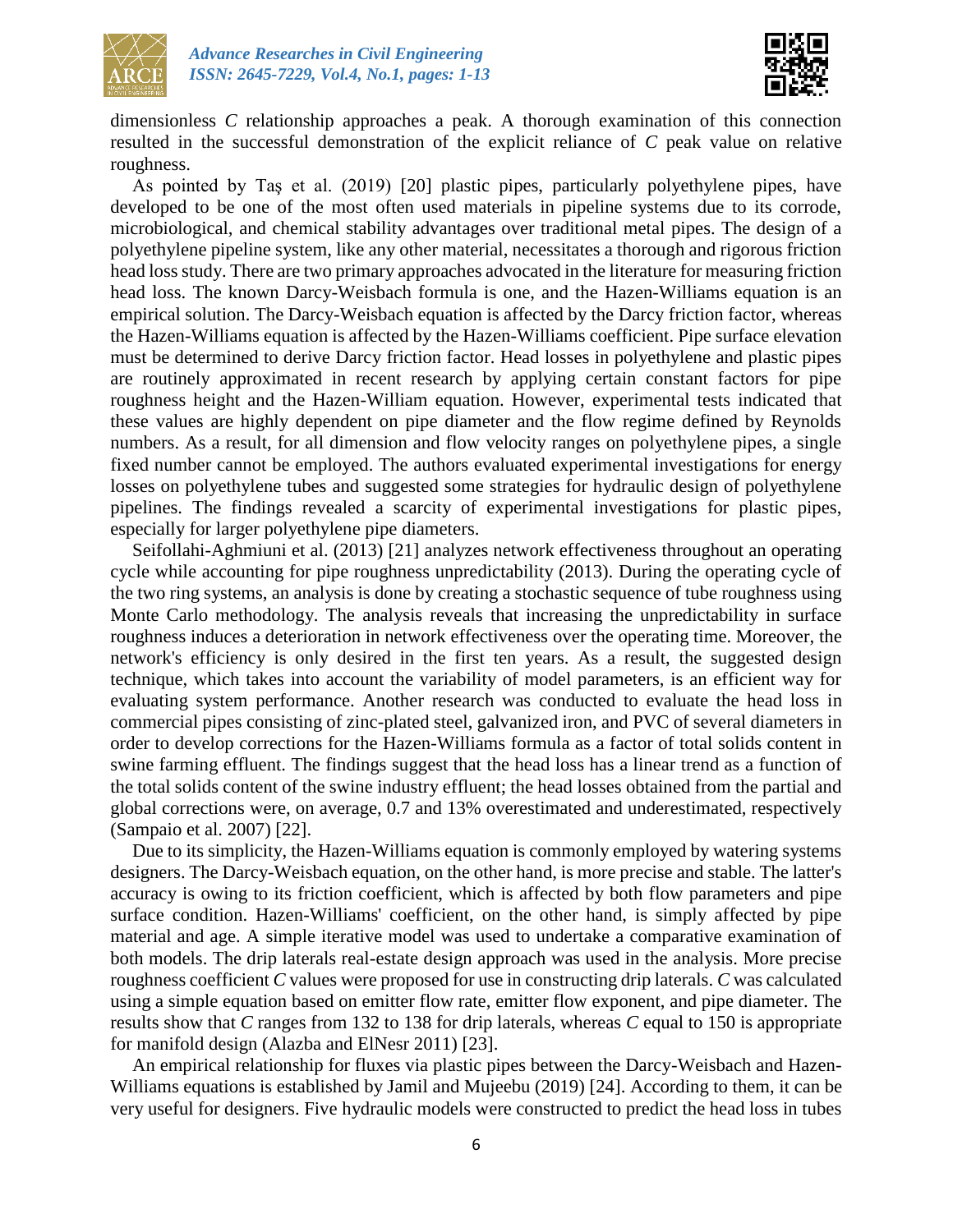



for several dimensions (15 mm to 50 mm) and volume flow rates related to water temperatures varying from 20 $\degree$ C to 60 $\degree$ C. (0.25 L/s to 2 L/s). The Darcy-Weisbach and Hazen-Williams estimates of head loss were utilized to build a connection between them. The autocorrelation between both equations was determined to be 0.999, and the adjusted R-squared for the pattern of head loss data produced by both equations was determined to be 0.9993.

As stated per Niazkar et al. (2017) [25] even though the Darcy-Weisbach formula has been acknowledged as a conventional resistance model in pressured flow, some academics and engineers still choose to analyze water distribution networks using the Hazen-Williams formula. The fundamental distinction between the friction coefficients of these two resistivity formulas is that the Darcy-Weisbach friction coefficient changes with the Reynolds number of the fluid domain, but the Hazen-Williams coefficient is commonly thought of as a constant value for a certain material. They analyze discrepancies in the solutions of pipelines using these equations. The systems were calculated with variable roughness levels assumed. Similar friction factors dependent on two resistant formulas have been utilized to compare the findings. Various approaches for calculating comparable friction coefficient from the literature were chosen in this aspect. A first category converts Darcy-Weisbach friction factors to Hazen-Williams coefficients using Reynolds number and pipe dimension data. The second, from the other side, is solely determined by the diameter of the pipe. The obtained findings show that mistakes in computing systems with Hazen-Williams parameters are not considerable when compared to the Darcy-Weisbach equation outcomes. More crucially, the approach that solely uses pipe diameter to convert roughness appears to be unreliable in several of the circumstances studied.

In the opinion of Valiantzas (2008) [26], although the Darcy-Weisbach formula coupled with the Colebrook–White semi-theoretical equation for determining the friction factor yields an extremely precise generalized network head loss equation, many users adopt simple, clear and direct simple linear shape equations. The empirical formula of Hazen-Williams and Manning continue to be the main head loss formulae used in everyday hydro engineering fields due to its easiness despite their restrictions. A novel basic law form equation is constructed in his study to approximate the general Darcy-Weisbach paired with the Colebrook-White solution. The suggested formula included explicit references to the two basic pipe flow parameters, such as flow or speed and dimension. When contrasted to the Darcy-Weisbach and Coolebrook-White equations, the proposed formula has a maximum relative inaccuracy of roughly  $\pm$  4.5 percent. It is proposed that the formula is spatially homogeneous and has adequate precision for engineering work. For the fluctuation in kinetic viscosity, an adjustment function is calculated. The formula's use is proven in a case study involving the best style of a network including boosting. The phrasing of the issue is aided by the structure of the friction equation, which leads to the development of a simple concept from which the optimal size is directly computed.

As maintained by Travis and Mays (2007) [27], in spite of the progress in computers and the development of explicit estimation equations, the observationally validated and generalizable Colebrook–White roughness factor formula is frequently replaced by the restricted and less precise Hazen-Williams formula. The overall reticence of practitioners to adopt the Colebrook-White equation could be attributed to the relatively vast existing dataset of Hazen-Williams roughness coefficient values in presence of the comparatively small dataset of absolute quantities needed by the Colebrook-White formula. Until now, translating the roughness coefficient (*C*) to absolute roughness (*ε*) requisite skills of both Reynolds number and the pipe size used to calculate C. They present a research that generates implicit equations connecting *C* to that do not require any extra data and match up with available data. The precise answer is approximated by a simple explicit expression that is precise to within 4% deviation.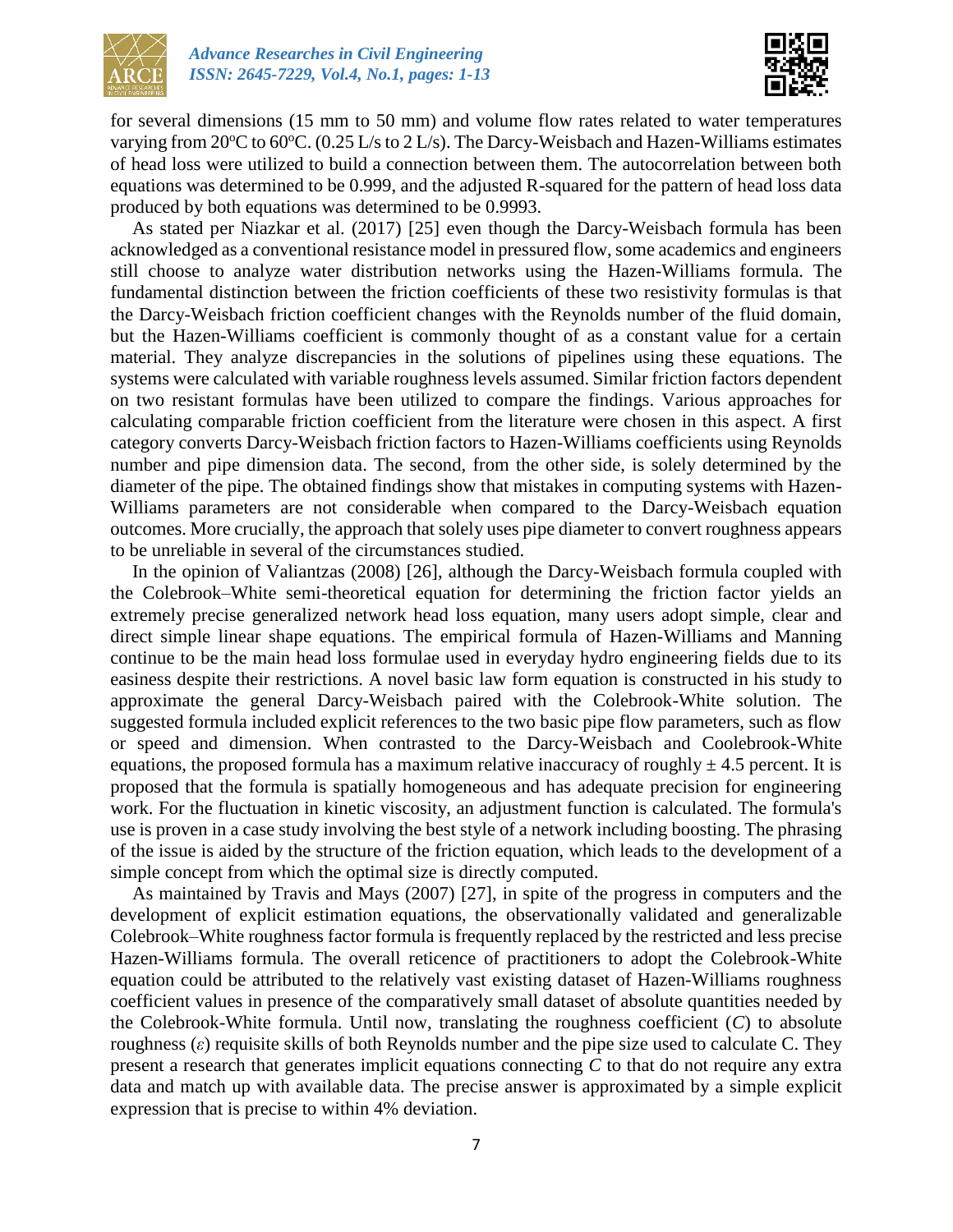



Despite the fact that the Darcy-Weisbach and Hazen-Williams equations and the corresponding conclusions of head losses they produce have been balanced against each other, the experimental approach is still widely used by professionals and researchers, even beyond its applicability range. In this way, they present a paper that evaluates the discrepancies between using the Darcy-Weisbach formula versus the Hazen-Williams, particularly on sizable pipe network model types where the roughness parameters haven't been adjusted, i.e. models of ongoing construction systems used for development purpose. The findings reveal that even after adjusting the Hazen-Williams parameter estimates, the discrepancies might be considerable (Uribe, Saldarriaga, and Páez 2015) [28].

Following an examination of the simulation results and friction factor connections for isothermal single stage movement, Genić e Jaćimović (2019) [29] use statistics tools to assess the veracity of very well relationships. Throughout this procedure, it was proven that some of the most known and often used roughness formulae may be modified. Furthermore, for practical engineering applications, some formulas are constructed in order to span the complete spectrum of laminar, critical, and turbulent movement. In a study carried out by Taş et al. (2020) [30] the equations of Darcy-Weisbach, Hazen-Williams, Manning, and Chezy were utilized to determine the head loss in an 80-km offshore water supplier pipe. The MATLAB software was used to develop the routine in order to perform the calculations. The results were contrasted with each other, indicating a good approximation between the data obtained by Manning and by Chezy to those derived from Darcy-Weisbach, while the values of the deviation between the head losses calculated by Hazen-Williams and by Darcy-Weisbach were a little larger than the previous ones. These were, respectively, 0.66%, 0.61%, and 2.55%.

#### **2. Theoretical Modeling**

The purpose of the present work is to provide curves for adjusting the Hazen-Williams roughness coefficient as a function of the flow parameters, such as flow rate and pipe diameter, so that the value expressed by this equation approaches, as much as possible, the head loss value obtained by the Darcy-Weisbach equation. In order to operate to obtain such curves, the Darcy-Weisbach equation (1), placed in terms of flow, as presented in (5), is equated to the Hazen-Williams equation (4), generating (6), which is a relationship that provides the value of the Hazen-Williams *C* coefficient so that the head losses calculated by both formulas are the same.

$$
h_f = 0,0827 \frac{f L Q^2}{D^5}
$$
  

$$
C = \left(\frac{128,694 D^{0,13}}{f Q^{0,15}}\right)^{0,54}
$$
 (6)

All quantities were previously defined. The diameters evaluated were 50, 75, 100, 150 and 200 mm, as they are the most common in water distribution networks, and the equivalent roughness of the pipe *ε* was taken to be 0.06 mm given that it is an average value for PVC pipes in the available literature. The kinematic viscosity of water *ν* was adopted as referring to an average temperature of 20 $^{\circ}$ C, representative of practice, and corresponds to a value of 1,007 x 10<sup>-9</sup> m2/s. The flow rates tested ranged from 0.05 to 160 L/s. The Darcy-Weisbach friction factor *f* was computed using the Enio Tourasse formula (1986) [31], presented in (7).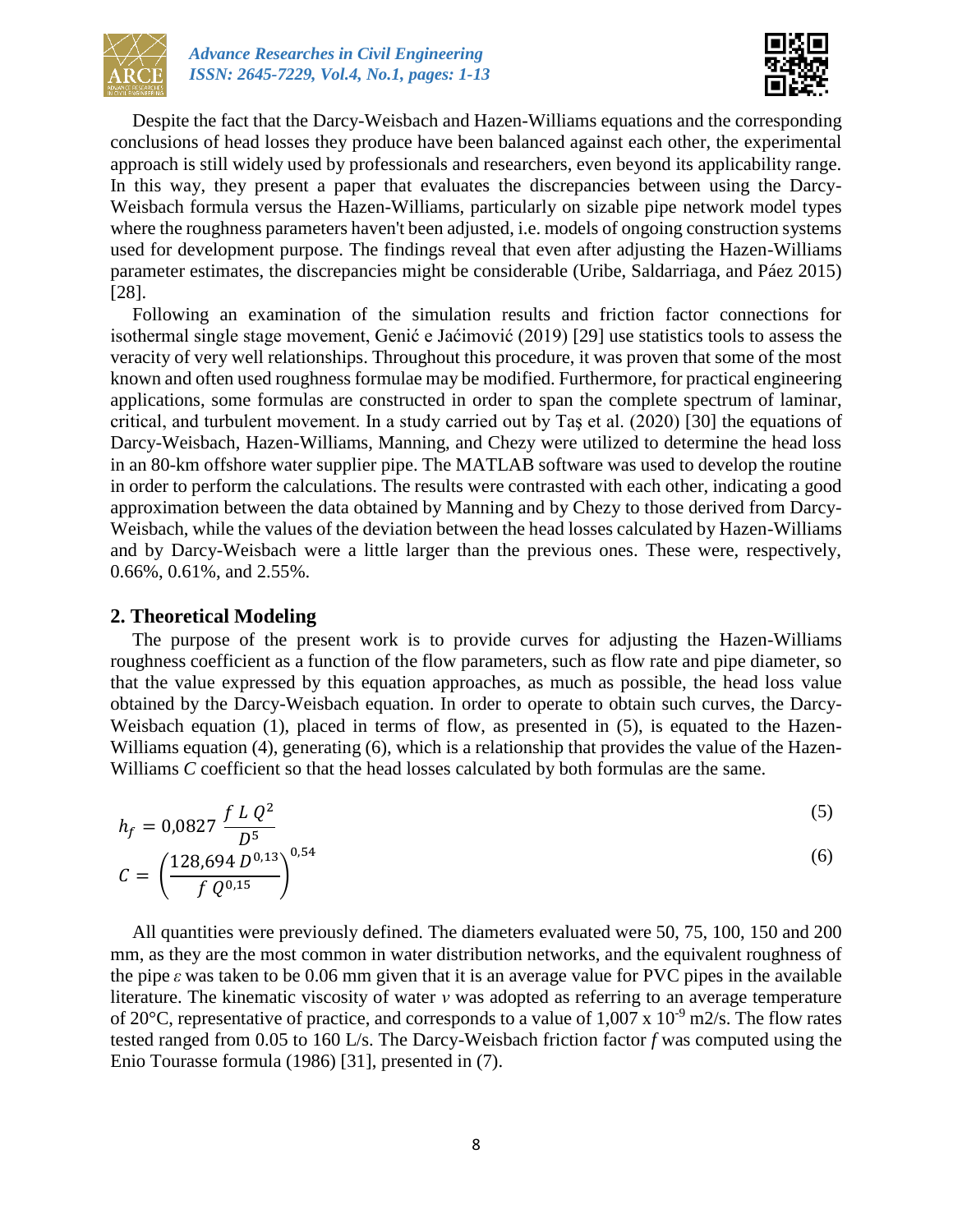

*Advance Researches in Civil Engineering ISSN: 2645-7229, Vol.4, No.1, pages: 1-13*

$$
\begin{matrix} 0.00000 \\ 0.0000 \\ 0.0000 \end{matrix}
$$

$$
f = \left(1, 4\frac{\varepsilon}{D} + 0, 1004\right) \cdot \left(\frac{\varepsilon}{D} + 5, 10^{-5} + \frac{72}{Re}\right)^{0.24} \tag{7}
$$

Making use of (6), spreadsheets were prepared referring to each of these diameters, aiming to obtain *C*. In Figure 1 it is possible to have a partial view of the process of obtaining the values of *C*.

| Q(L/s)                   | $V$ (m/s) | Re                              |       | Ċ                   |
|--------------------------|-----------|---------------------------------|-------|---------------------|
| 0.05                     | 0.01      | 843                             | 0.056 | 121.05              |
| 0.10                     | 0.02      | 1,686                           | 0.048 | 125.03              |
| 0.20                     | 0.05      | 3,372                           | 0.041 | 128.99              |
| 0.30                     | 0.07      | 5,058                           | 0.037 | 131.24              |
| 0.40                     | 0.09      | 6,743                           | 0.035 | 132.77              |
| 0.50                     | 0.11      | 8,429                           | 0.033 | 133.90              |
| 0.60                     | 0.14      | 10,115                          | 0.032 | 134.77              |
| 0.70                     | 0.16      | 11,801                          | 0.031 | 135.48              |
| 0.80                     | 0.18      | 13,487                          | 0.030 | 136.05              |
| 0.90                     | 0.20      | 15,173                          | 0.029 | 136.53              |
| 1.00                     | 0.23      | 16,859                          | 0.029 | 136.94              |
| 1.20                     | 0.27      | 20,230                          | 0.03  | 137.57              |
| 1.40                     | 0.32      | 23,602                          | 0.03  | 138.04              |
| 1.60                     | 0.36      | 26,974                          | 0.03  | 138.39              |
| 1.80                     | 0.41      | 30,345                          | 0.03  | 138.65              |
| 2.00                     | 0.45      | 33,717                          | 0.03  | 138.84              |
| 2.50                     | 0.57      | 42,146                          | 0.02  | 139.11              |
| 3.00                     | 0.68      | 50,576                          | 0.02  | 139.18              |
| 3.50                     | 0.79      | 59,005                          | 0.02  | 139.13              |
| 4.00                     | 0.91      | 67,434                          | 0.02  | 139.01              |
| 5.00                     | 1.13      | 84,293                          | 0.022 | 138.62              |
| 6.00                     | 1.36      | 101,151                         | 0.022 | 138.14              |
| 7.00                     | 1.58      | 118,010                         | 0.021 | 137.62              |
| 8.00<br>$E_{\rm O, max}$ | 1.81      | 134.868<br>$150 \, \mathrm{mm}$ | 0.021 | 137.09<br>Earthuail |

**Figure 1.** Process of obtaining values of *C*.

From that point on, it was a matter of verifying, for each value of *C*, which were the one or more corresponding combinations of flow and diameter. It was decided that the roughness coefficients covered a range from 120 to 144, and the intervals were smaller close to the value 140, considering that this is the value indicated by the hydraulic manuals for PVC pipes. Table 1 exemplifies the procedure and summarizes such data.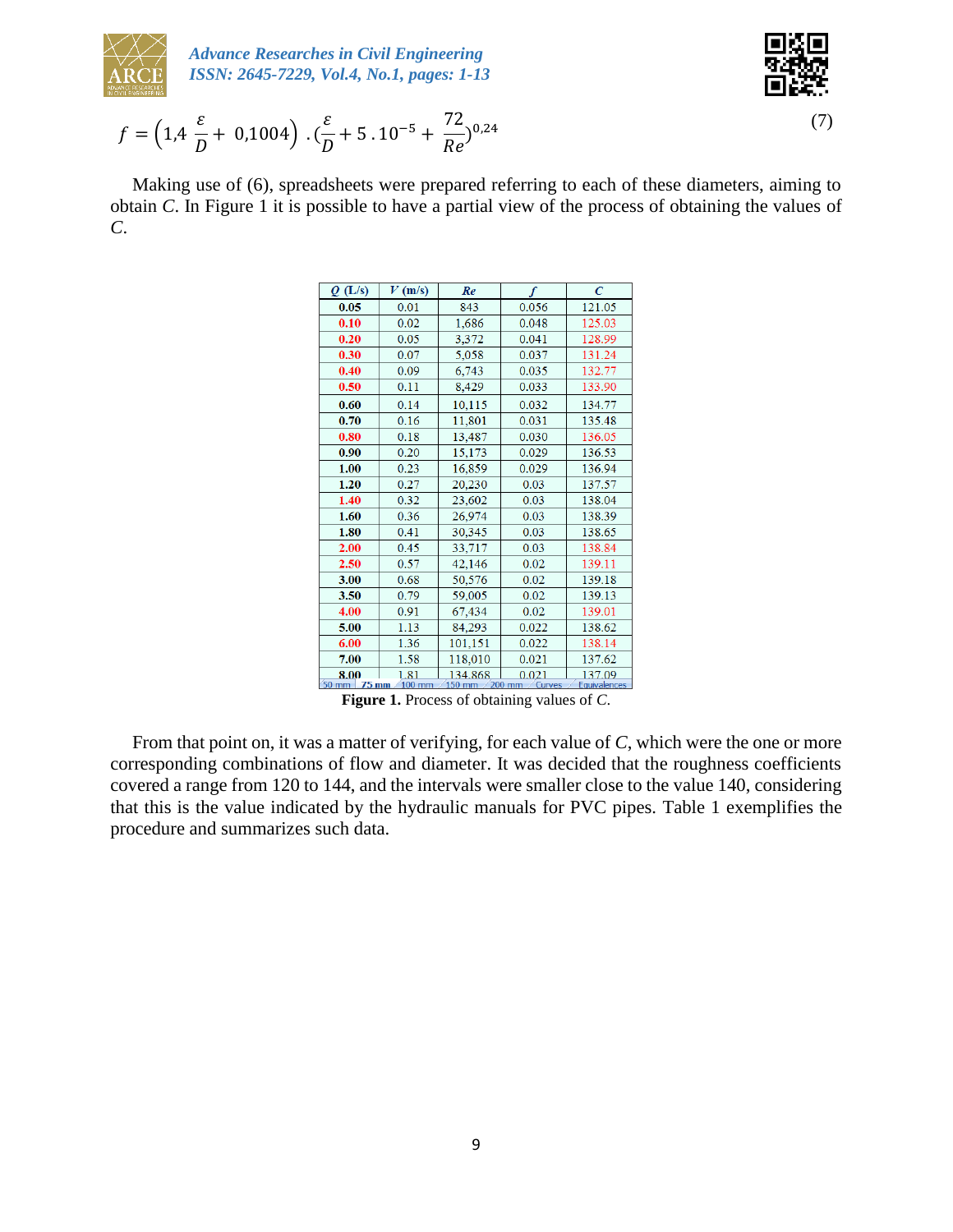



| Diameter (mm)     | C <sub>120</sub> | C <sub>125</sub> | C <sub>130</sub> | C <sub>132</sub> | 0<br>C <sub>134</sub> | C <sub>136</sub> | C <sub>138</sub> | C <sub>139</sub> | C <sub>140</sub> | C <sub>141</sub> | C <sub>142</sub> |
|-------------------|------------------|------------------|------------------|------------------|-----------------------|------------------|------------------|------------------|------------------|------------------|------------------|
| 50                | 0.03             | 0.07             | 0.18             | 0.25             | 0.40                  | 0.70             |                  |                  |                  |                  |                  |
| 75                | 0.04             | 0.10             | 0.25             | 0.35             | 0.50                  | 0.80             | 1.40             | 2.30             |                  |                  |                  |
| <b>100</b>        | 0.06             | 0.14             | 0.32             | 0.45             | 0.65                  | 0.98             | 1.50             | 2.00             | 3.00             | 5.00             |                  |
| 150               | 0.10             | 0.22             | 0.50             | 0.70             | 1.00                  | 1.40             | 2.10             | 2.60             | 3.30             | 4.20             | 6.00             |
| <b>200</b>        | 0.13             | 0.30             | 0.70             | 1.00             | 1.35                  | 1.95             | 2.80             | 3.40             | 4.10             | 5.10             | 6.50             |
|                   |                  |                  |                  |                  | <b>Flow rates</b>     |                  |                  |                  |                  |                  |                  |
| Diameter (mm)     | C <sub>144</sub> | C <sub>144</sub> | C <sub>142</sub> | C <sub>141</sub> | C <sub>140</sub>      | C <sub>139</sub> | C <sub>138</sub> | C <sub>136</sub> | C <sub>134</sub> | C <sub>132</sub> | C <sub>130</sub> |
| 50                |                  |                  |                  |                  |                       |                  |                  | 2.50             | 4.30             | 6.20             | 8.30             |
| 75                |                  |                  |                  |                  |                       | 4.00             | 6.00             | 10.00            | 14.00            | 19.00            | 25.00            |
| <b>100</b>        |                  |                  |                  |                  | 9.50                  | 13.00            | 16.00            | 23.00            | 31.00            | 41.00            | 53.00            |
| 150               |                  |                  | 22.00            | 28.00            | 36.00                 | 43.00            | 50.00            | 68.00            | 89.00            | 114.00           | 144.00           |
| <b>200</b>        | 13.50            | 28.00            | 54.00            | 66.00            | 78.00                 | 92.00            | 106.00           | 140.00           | 179.00           | 228.00           | 287.00           |
| <b>Flow rates</b> |                  |                  |                  |                  |                       |                  |                  |                  |                  |                  |                  |

**Table 1. Data relating flow rate, diameter and** *C***.**

Checking the data in table 1, for each value of *C*, it is possible to plot points, referring to that *C*, as a function of flow and diameter. Thus, the procedure is repeated for all *C* values evaluated, that generated from one to five points referring to each roughness coefficient, depending on the observed combination.

### **3. Results and Discussions**

Figure 2 shows the proposed curves, derived from each point generated by crossing the evaluated flow rates and diameters, as available in Table 1. They make it possible to determine values of specific roughness coefficients *C* as a function of flow rate and diameter. Thus, even if the Hazen-Williams equation is chosen to determine the head loss, the results will be very close to those arising from the Darcy-Weisbach equation.



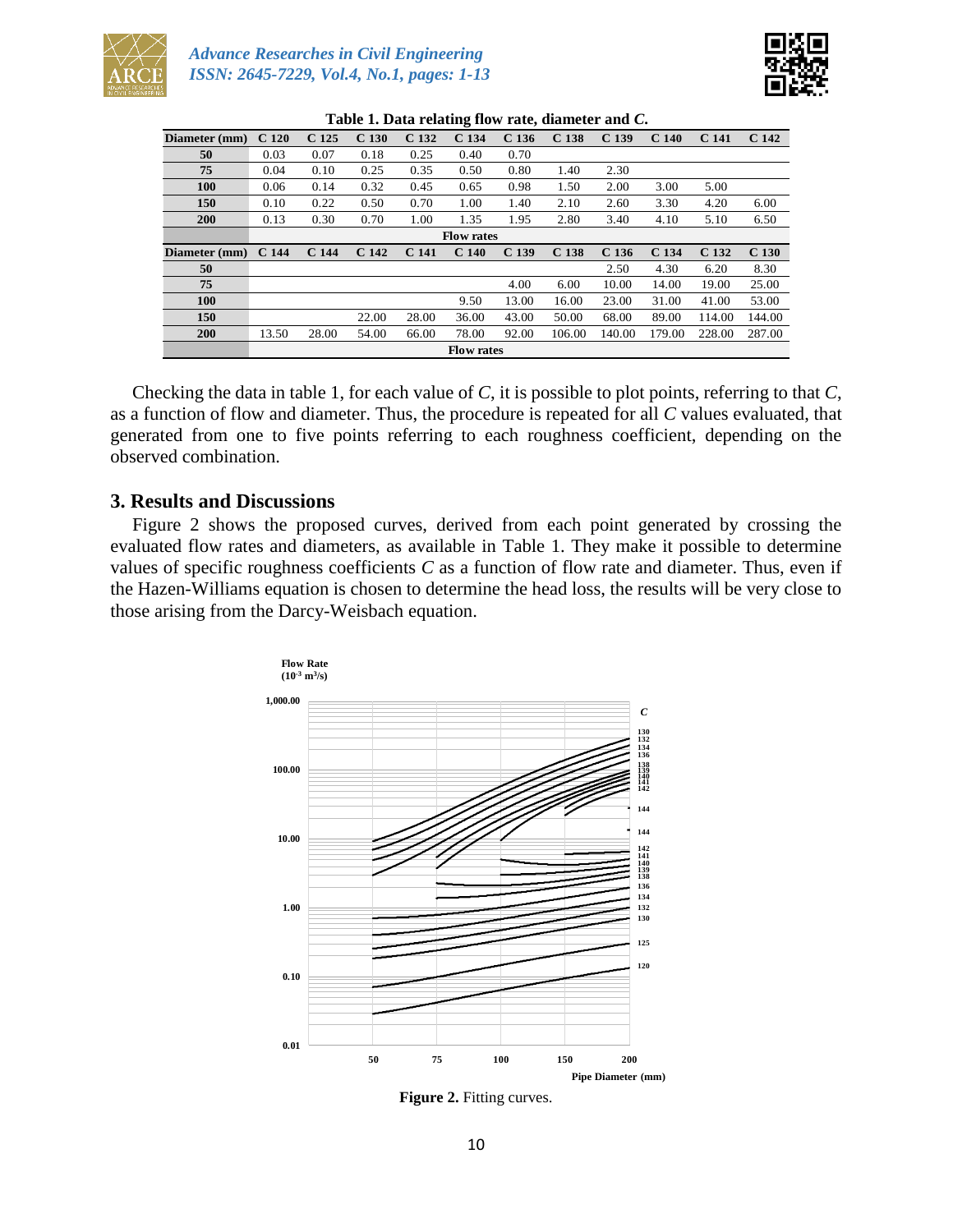



## *3.1. Validation Tests*

In order to guarantee the good functioning of the proposed curves, points (Reynolds Number versus diameter) were taken in regions outside the limits of application of the Hazen-Williams equation, following the indication of the graph presented in [11]. Knowing that the absolute roughness *ε* of the PVC is 0.06 mm, it was possible to know the value of *D*/*ε* to be verified in the graph. At the same time, such points must be in the range covered by the curves. From the chosen points, representative of different conditions, the flow rates referring to each one was determined. Then, head loss was calculated by three different ways: by the Darcy-Weisbach equation, by the Hazen-Williams equation with PVC roughness coefficient tabulated according to the literature, where  $C$  is equal to 140 for PVC, and by the Hazen-Williams equation with the roughness coefficient adjusted by the curves proposed here. Finally, considering a 1.0 km long pipeline, comparisons and verifications of average deviations between the modular values of the head losses obtained by Darcy-Weisbach and traditional Hazen-Williams equations and by Darcy-Weisbach and Hazen-Williams adjusted by the curves equations are made. As expected, the fit curves made the Hazen-Williams results much closer to those of Darcy-Weisbach. Table 2 summarizes the described procedure.

| Diameter (mm) | Re        | Q(L/s)  | $\mathbf{hf}_{\mathbf{DW}}(\mathbf{m})$ | hf HW Tabulated | hf HW Curves | Dev (DW - HW Tabulated) | Dev (DW - HW Curves) |
|---------------|-----------|---------|-----------------------------------------|-----------------|--------------|-------------------------|----------------------|
| 50            | 1.000     | 0.040   | 0.023                                   | 0.018           | 0.023        | 24.29%                  | 1.05%                |
|               | 10,000    | 0.395   | 1.344                                   | 1.251           | 1.357        | 7.12%                   | 0.98%                |
|               | 100,000   | 3.954   | 94.734                                  | 88.585          | 94.750       | 6.71%                   | 0.02%                |
|               | 1.000     | 0.059   | 0.007                                   | 0.005           | 0.007        | 24.42%                  | 0.92%                |
| 75            | 10,000    | 0.593   | 0.391                                   | 0.368           | 0.393        | 6.21%                   | 0.51%                |
|               | 100,000   | 5.932   | 26.435                                  | 26.035          | 26.738       | 1.53%                   | 1.14%                |
| 100           | 1,000     | 0.079   | 0.003                                   | 0.002           | 0.003        | 24.65%                  | 0.68%                |
|               | 10,000    | 0.791   | 0.164                                   | 0.154           | 0.165        | 5.91%                   | 0.82%                |
|               | 50,000    | 3.954   | 2.978                                   | 3.029           | 3.009        | 1.71%                   | 1.05%                |
|               | 1,000,000 | 79.090  | 923.005                                 | 773.122         | 899.485      | 17.67%                  | 2.58%                |
| 150           | 1,000     | 0.119   | 0.001                                   | 0.001           | 0.001        | 25.11%                  | 1.74%                |
|               | 10,000    | 1.186   | 0.048                                   | 0.045           | 0.048        | 5.82%                   | 0.90%                |
|               | 50,000    | 5.932   | 0.859                                   | 0.890           | 0.867        | 3.59%                   | 0.96%                |
|               | 1,000,000 | 118.634 | 252.301                                 | 227.223         | 253.354      | 10.46%                  | 0.42%                |
| <b>200</b>    | 1.000     | 0.158   | 0.000                                   | 0.000           | 0.000        | 25.51%                  | 0.19%                |
|               | 10,000    | 1.582   | 0.020                                   | 0.019           | 0.020        | 5.95%                   | 0.78%                |
|               | 50,000    | 7.909   | 0.357                                   | 0.373           | 0.360        | 4.45%                   | 0.92%                |

|  | Table 2. Validation tests of the fitting curves |  |  |  |  |
|--|-------------------------------------------------|--|--|--|--|
|--|-------------------------------------------------|--|--|--|--|

*Re* is the Reynolds Number,  $Q$  is the flow rate (L/s), *hf* DW, *hf* HW Tabulated, and *hf* HW Curves are the head losses calculated (m), respectively, by Darcy-Weisbach, Hazen-Williams with *C* tabulated as 140, and Hazen-Williams adjusted by the curves proposed equations. Dev (DW - HW Tabulated) and Dev (DW - HW Curves) are the average deviations between head losses using Darcy-Weisbach and Hazen-Williams tabulated, and using Darcy-Weisbach and Hazen-Williams with the fit curves.

# **4. Conclusions**

A review of the existing literature about Hazen-Williams head loss equation applications was carried out. Fit curves for the roughness coefficient *C* were proposed, which make the head losses calculated by Hazen-Williams very similar to those determined by the Darcy-Weisbach equation. Such curves were tested for several points, materialized by the combination between flow rate and diameter, with very satisfactory results. The intention of the present work was not to discuss or deepen the question of the accuracy of the Hazen-Williams equation, as well as its possible acceptable ranges of application. This is a subject discussed by some to this day, fully concluded and closed for many, and not so much for others, which involves researchers, professors,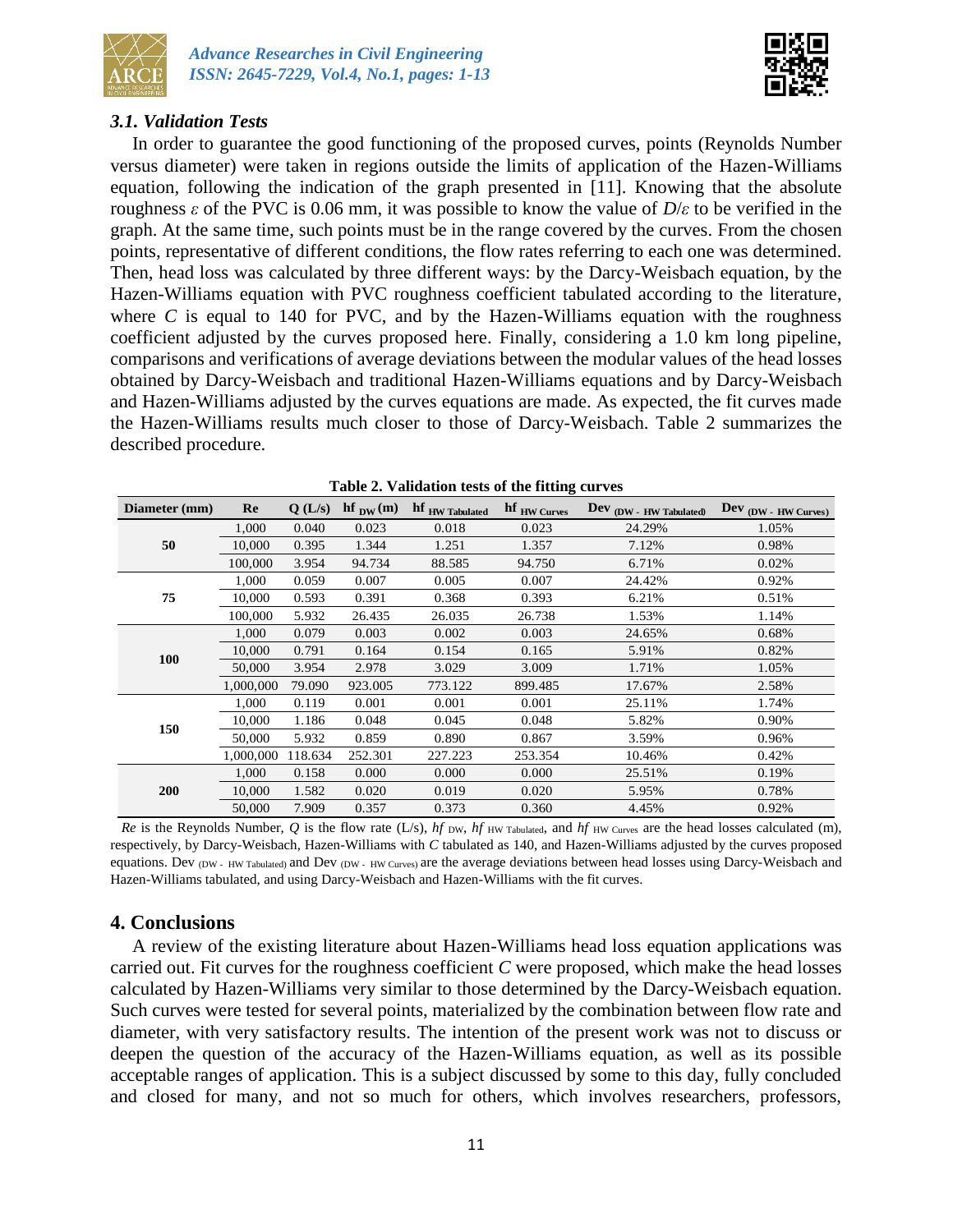



academics, engineers from water supply companies, and the like. The intention was just to suggest some adjustments to the Hazen-Williams roughness coefficient for certain hydraulic situations, in the case that this is the equation chosen for use, in order that the head loss results obtained are as close as possible from those achieved using the Darcy-Weisbach equation, taken in the present work as the values of reference.

# **5. References**

[1]- Azevedo Netto, J. M., Fernandez, M. F., Araujo, R., Ito, A. E., 1998, **Hydraulics manual**, Blucher, 669, (in Portuguese).

[2]- Brown, G. O., 2002, **The history of the Darcy-Weisbach equation for pipe flow resistance**. In Proceedings of the Environmental and Water Resources History Sessions at ASCE Civil Engineering Conference and Exposition, Washington. https://doi.org/10.1061/40650(2003)4.

[3]- Heurich, G., Pizzo, H. S., Fernandes, V. M. C., and Deboni, R., 2005, **Analysis of the errors obtained by comparing the universal and Hazen-Williams formulas in the calculation of head loss**. In Proceedings of Brazilian Symposium on Water Resources, João Pessoa, (in Portuguese).

[4]- Lamont, P. A., 1981, **Common pipe flow formulas compared with the theory of roughness**. Journal of American Water Works Association: Research and Technology, 73(5), 274–280. https://doi.org/10.1002/j.1551-8833.1981.tb04704.x.

[5]- Assy, T. M., 1977, **The use of the universal head loss formula and the limitations of empirical formulas**, CETESB, (in Portuguese).

[6]- Sharp, W. W., and Walski, T. M., 1988, **Predicting internal roughness in water mains**, Journal of American Water Works Association: Management and Operation, 80(11), 34–40. https://doi.org/10.1002/j.1551-8833.1988.tb03132.x.

[7]- Diskin, M. H., 1960, **The limits of applicability of the Hazen-Williams formula**, La Houille Blanche, 46(6), 720–726. https://doi.org/10.1051/lhb/1960059.

[8]- Rocha, H. S., Marques, P. A. A., Camargo, A. P., Frizzone, J. A., and Saretta, E., 2017, **Internal surface roughness of plastic pipes for irrigation**, Revista Brasileira de Engenharia Agrícola e Ambiental, 21(3), 143–149. http://dx.doi.org/10.1590/1807-1929/agriambi.v21n3p143- 149.

[9]- Liou, C. P., 1998, **Limitations and proper use of the Hazen-Williams equation**, Journal of Hydraulic Engineering, 124(9), 951–954. https://doi.org/10.1061/(ASCE)0733- 9429(1998)124:9(951).

[10]- Swamee, P. K., 2000, **Limitations and proper use of the Hazen-Williams equation – Discussion,** Journal of Hydraulic Engineering, 126(2), 169–170. https://doi.org/10.1061/(ASCE)0733-9429(2000)126:2(167).

[11]- Christensen, B. A., 2000, **Limitations and proper use of the Hazen-Williams equation – Discussion**, Journal of Hydraulic Engineering, 126(2), 167–168. https://doi.org/10.1061/(ASCE)0733-9429(2000)126:2(167).

[12]- Mohan, D. M., 1986, **Modified Hazen-Williams formula**, Ph.D. thesis, Indian Institute of Technology, Mumbai.

[13]- Pallepati, R. R., 2014, **On estimation of friction loss in pipes using Hazen-Williams and Modified Hazen-Williams formulae**, Journal of Indian Water Works Association, July–Sept., 107–108.

[14]- Associação Brasileira de Normas Técnicas, 2017, **NBR 12215-1: Project guidelines for water mains**, 21, (in Portuguese).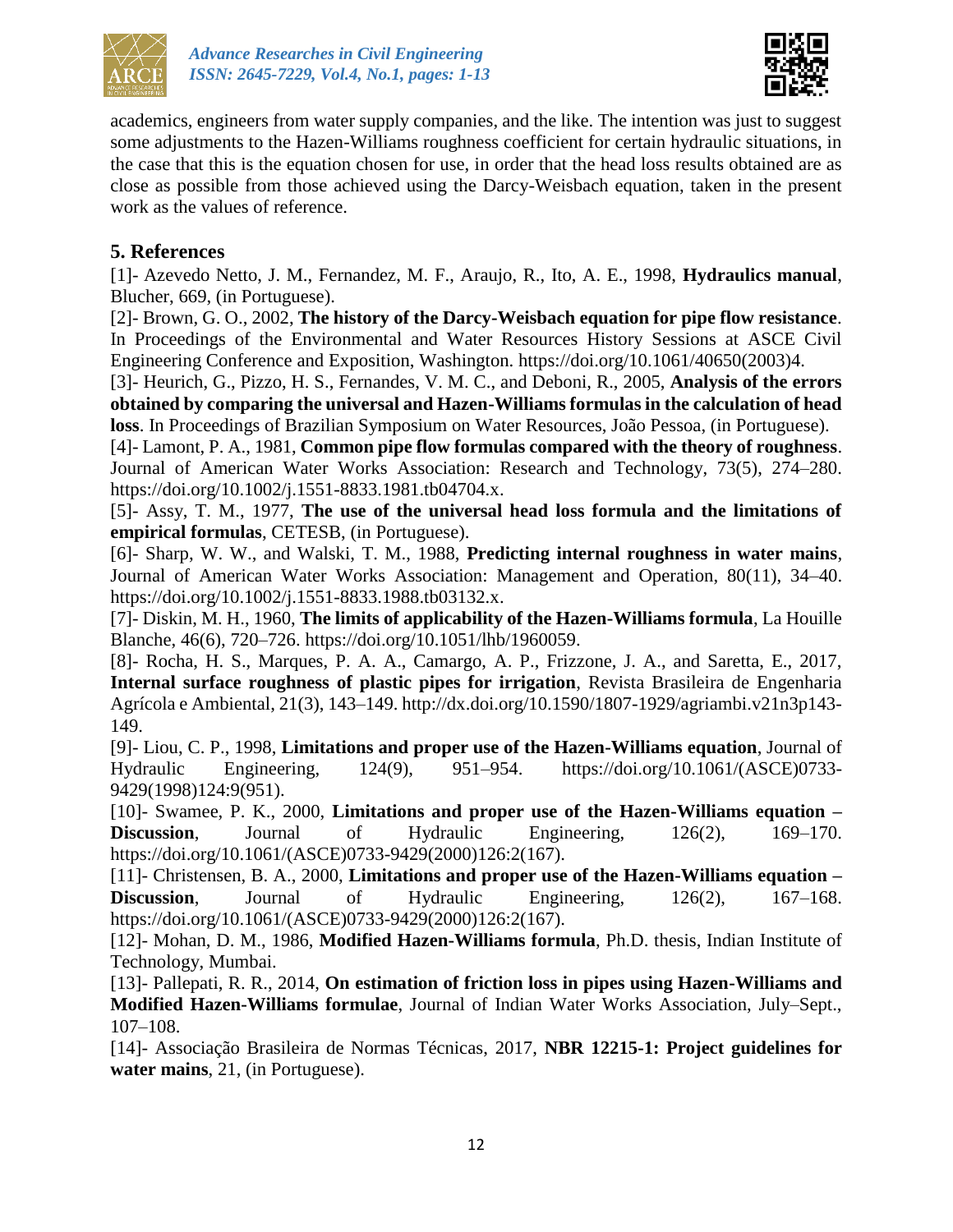



[15]- Associação Brasileira de Normas Técnicas, 2017, **NBR 12218: Project of water distribution network for public supply – Procedure**, 29, (in Portuguese).

[16]- Bombardelli, F. A., and García, M. H., 2003, **Hydraulic design of large-diameter pipes**, Journal of Hydraulic Engineering, 129(11), 839–846. https://doi.org/10.1061/(ASCE)0733- 9429(2003)129:11(839)

[17]- Allen, R. G., 1996, **Relating the Hazen-Williams and Darcy-Weisbach friction loss equations for pressurized irrigation**, Applied Engineering in Agriculture, 12(6), 685–693, https://doi.org/10.13031/2013.25699.

[18]- Alazba, A. A., Mattar M. A.; ElNesr M. N; and Amin M. T., 2012, **Field assessment of friction head loss and friction correction factor equations**, Journal of Irrigation and Drainage Engineering, 138(2), 166–176. https://doi.org/10.1061/(ASCE)IR.1943-4774.0000387.

[19]- Achour, B., and Amara, L., 2020, **Theoretical considerations on flow regime dependency of the Hazen-Williams coefficient**, Larhyss Journal, 42, 53–62.

[20]- Taş, E., Ağıralioğlu, N., Danandeh Mehr, A., and Tür, R., 2019, **A brief review of experimental friction loss studies for polyetylene pipes**. In Proceedings of International Scientific Conference on Production Engineering: Development and modernization of production, 12, 256–261, Sarajevo.

[21]- Seifollahi-Aghmiuni, S., Haddad, O. B., Omid, M. H, and Mariño, M. A., 2013, **Effects of pipe roughness uncertainty on water distribution network performance during its operational period**, Water Resources Management, 27, 1581–1599. https://doi.org/10.1007/s11269-013-0259-6.

[22]- Sampaio, S. C., Cilene, K., Vilas Boas, M. A., Queiroz, M. M. F., Gomes, B. M., and Fazolo, A., 2007, **Hazen-Williams equation corrected for swine wastewater**, Revista Brasileira de Engenharia Agrícola e Ambiental, 11(1), 5–10, (in Portuguese).

[23]- Alazba, A. A., and ElNesr, M. B., 2011, **Simple iterative model for adjusting Hazen-Williams friction coefficient for drip irrigation laterals**, Australian Journal of Basic and Applied Sciences, 5(12), 1079–1088.

[24]- Jamil, R., and Mujeebu, M. A., 2019, **Empirical relation between Hazen-Williams and Darcy-Weisbach equations for cold and hot water flow in plastic pipes**, Water, 10, 104–114. http://dx.doi.org/10.14294/WATER.2019.1.

[25]- Niazkar, M., Talebbeydokhti, N., and Afzali, S. H., 2017, **Relationship between Hazen-William coefficient and Colebrook-White friction factor: Application in water network analysis**, European Water, 58, 513–520.

[26]- Valiantzas, J. D, **Explicit power formula for the Darcy–Weisbach pipe flow equation: Application in optimal pipeline design**, Journal of Irrigation and Drainage Engineering, 134(4), 454–461. https://doi.org/10.1061/(ASCE)0733-9437(2008)134:4(454).

[27]- Travis, Q. B., and Mays, L. W., 2007, **Relationship between Hazen–William and Colebrook–White roughness values**, Journal of Hydraulic Engineering, 133(11), 1270–1273, https://doi.org/10.1061/(ASCE)0733-9429(2007)133:11(1270)

[28]- Uribe, J., Saldarriaga, J., and Páez, D., 2015, **Effects of the use of Hazen-Williams equation on large WDS's planning models**. In Proceedings of World Environmental and Water Resources Congress, 881–889, Austin. https://doi.org/10.1061/9780784479162.083.

[29]- Genić, S., and Jaćimović, B., 2019, **Reconsideration of the friction factor data and equations for smooth, rough and transition pipe flow**. In Proceedings of ITM Web of Conferences (ICCMAE 2018), 29, 1–20. https://doi.org/10.1051/itmconf/20192902001.